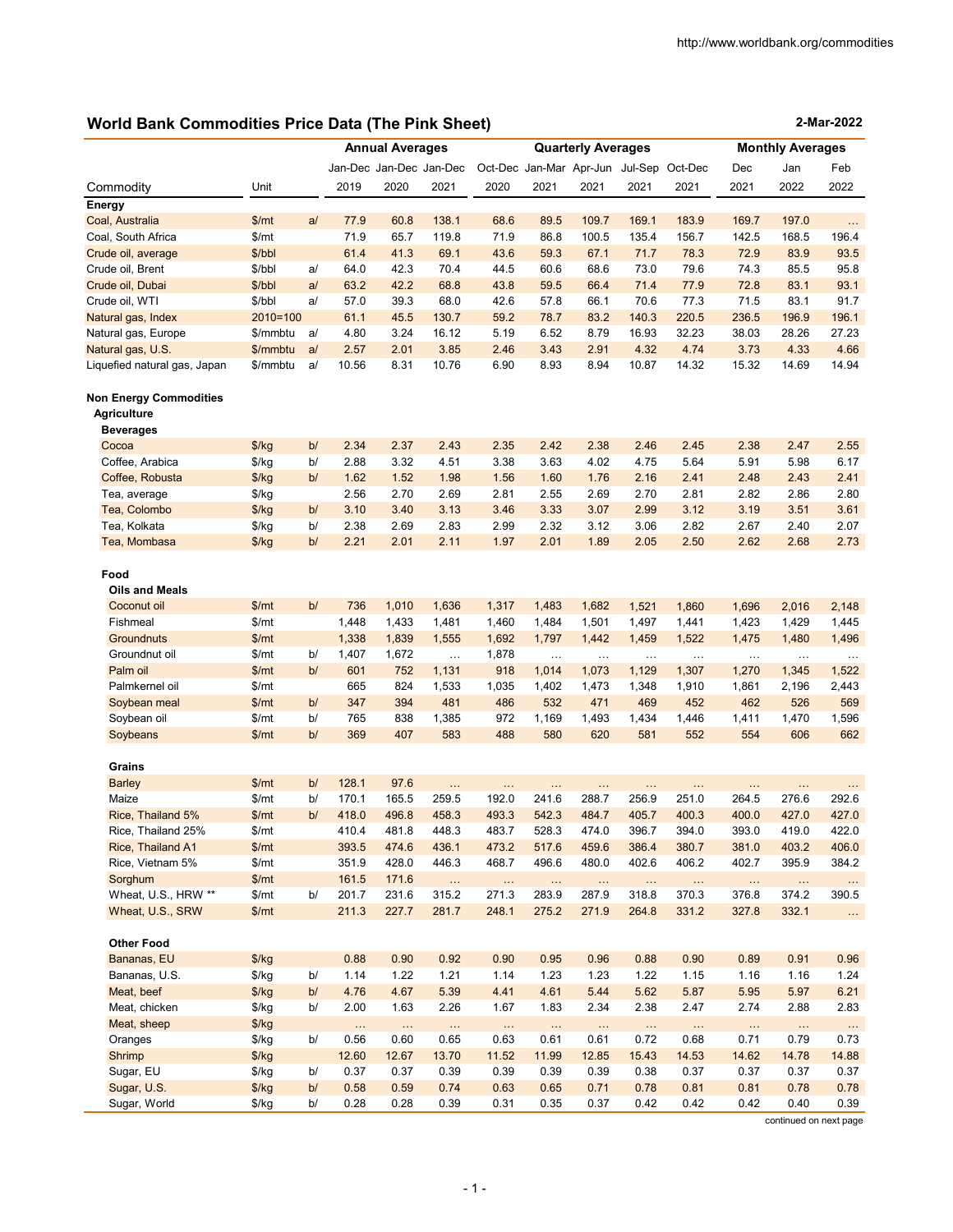# **World Bank Commodities Price Data (The Pink Sheet)**

| <b>World Bank Commodities Price Data (The Pink Sheet)</b>                         |                  |    |                |                        |                         |                           |        |                |                | 2-Mar-2022                              |                         |        |                |  |
|-----------------------------------------------------------------------------------|------------------|----|----------------|------------------------|-------------------------|---------------------------|--------|----------------|----------------|-----------------------------------------|-------------------------|--------|----------------|--|
|                                                                                   |                  |    |                | <b>Annual Averages</b> |                         | <b>Quarterly Averages</b> |        |                |                |                                         | <b>Monthly Averages</b> |        |                |  |
|                                                                                   |                  |    |                |                        | Jan-Dec Jan-Dec Jan-Dec |                           |        |                |                | Oct-Dec Jan-Mar Apr-Jun Jul-Sep Oct-Dec | Dec                     | Jan    | Feb            |  |
| Commodity                                                                         | Unit             |    | 2019           | 2020                   | 2021                    | 2020                      | 2021   | 2021           | 2021           | 2021                                    | 2021                    | 2022   | 2022           |  |
|                                                                                   |                  |    |                |                        |                         |                           |        |                |                |                                         |                         |        |                |  |
| <b>Raw Materials</b>                                                              |                  |    |                |                        |                         |                           |        |                |                |                                         |                         |        |                |  |
| <b>Timber</b>                                                                     |                  |    |                | 399.5                  |                         | 417.4                     | 422.0  |                |                |                                         |                         | 396.2  |                |  |
| Logs, Africa<br>Logs, S.E. Asia                                                   | \$/cum<br>\$/cum | b/ | 391.9<br>273.1 | 278.9                  | 414.2<br>271.4          | 285.0                     | 281.1  | 421.8<br>272.0 | 412.6<br>270.4 | 400.4<br>261.9                          | 395.6<br>261.2          | 259.1  | 397.0<br>258.5 |  |
| Plywood                                                                           | $\phi$ /sheets   |    | 500.9          | 511.6                  | 497.7                   | 522.8                     | 515.6  | 498.9          | 496.0          | 480.3                                   | 479.2                   | 475.2  | 474.1          |  |
| Sawnwood, Africa                                                                  | \$/cum           |    | 611.8          | 615.2                  | 659.3                   | 632.8                     | 660.7  | 670.0          | 660.3          | 646.3                                   | 637.9                   | 649.7  | 648.8          |  |
| Sawnwood, S.E. Asia                                                               | \$/cum           | b/ | 695.9          | 699.7                  | 750.0                   | 719.8                     | 751.5  | 762.1          | 751.0          | 735.2                                   | 725.6                   | 739.0  | 738.0          |  |
|                                                                                   |                  |    |                |                        |                         |                           |        |                |                |                                         |                         |        |                |  |
| <b>Other Raw Materials</b>                                                        |                  |    |                |                        |                         |                           |        |                |                |                                         |                         |        |                |  |
| Cotton                                                                            | $\frac{f}{g}$    | b/ | 1.72           | 1.59                   | 2.23                    | 1.72                      | 1.99   | 2.03           | 2.22           | 2.67                                    | 2.65                    | 2.91   | 3.05           |  |
| Rubber, RSS3                                                                      | $\frac{f}{g}$    | b/ | 1.64           | 1.73                   | 2.07                    | 2.27                      | 2.34   | 2.19           | 1.85           | 1.91                                    | 1.92                    | 1.97   | 2.11           |  |
| Rubber, TSR20                                                                     | $\frac{f}{g}$    |    | 1.41           | 1.33                   | 1.68                    | 1.55                      | 1.67   | 1.66           | 1.65           | 1.73                                    | 1.72                    | 1.78   | 1.79           |  |
| <b>Fertilizers</b>                                                                |                  |    |                |                        |                         |                           |        |                |                |                                         |                         |        |                |  |
| <b>DAP</b>                                                                        | \$/mt            |    | 306.4          | 312.4                  | 601.0                   | 368.4                     | 494.8  | 574.3          | 620.0          | 714.9                                   | 745.0                   | 699.4  | 747.1          |  |
| Phosphate rock                                                                    | \$/mt            | b/ | 88.0           | 76.1                   | 123.2                   | 81.9                      | 89.8   | 107.5          | 136.5          | 159.1                                   | 176.7                   | 173.1  | 172.5          |  |
| Potassium chloride                                                                | \$/mt            | b/ | 255.5          | 217.8                  | 210.2                   | 202.5                     | 202.5  | 202.5          | 214.8          | 221.0                                   | 221.0                   | 221.0  | 391.8          |  |
| <b>TSP</b>                                                                        | \$/mt            | b/ | 294.5          | 265.0                  | 538.2                   | 300.8                     | 416.5  | 518.5          | 561.3          | 656.6                                   | 686.7                   | 676.3  | 687.5          |  |
| Urea, E. Europe                                                                   | \$/mt            | b/ | 245.3          | 229.1                  | 483.2                   | 245.0                     | 317.6  | 351.0          | 435.7          | 828.5                                   | 890.0                   | 846.4  | 744.2          |  |
| <b>Metals and Minerals</b>                                                        |                  |    |                |                        |                         |                           |        |                |                |                                         |                         |        |                |  |
| Aluminum                                                                          | \$/mt            | b/ | 1,794          | 1,704                  | 2,473                   | 1,919                     | 2,091  | 2,400          | 2,645          | 2,755                                   | 2,696                   | 3,006  | 3,246          |  |
| Copper                                                                            | \$/mt            | b/ | 6,010          | 6,174                  | 9,317                   | 7,185                     | 8,477  | 9,706          | 9,382          | 9,703                                   | 9,551                   | 9,782  | 9,943          |  |
| Iron ore                                                                          | \$/dmt           | b/ | 93.8           | 108.9                  | 161.7                   | 133.2                     | 167.2  | 200.7          | 166.9          | 112.0                                   | 117.0                   | 132.5  | 142.8          |  |
| Lead                                                                              | \$/mt            | b/ | 1,997          | 1,825                  | 2,200                   | 1,904                     | 2,014  | 2,128          | 2,333          | 2,326                                   | 2,302                   | 2,332  | 2,297          |  |
| <b>Nickel</b>                                                                     | \$/mt            | b/ | 13,914         | 13,787                 | 18,465                  | 15,957                    | 17,618 | 17,359         | 19,112         | 19,770                                  | 20,016                  | 22,355 | 24,016         |  |
| Tin                                                                               | \$/mt            | b/ | 18,661         | 17,125                 | 32,384                  | 18,810                    | 25,099 | 31,026         | 34,644         | 38,768                                  | 39,423                  | 41,792 | 43,983         |  |
| Zinc                                                                              | \$/mt            | b/ | 2,550          | 2,266                  | 3,003                   | 2,631                     | 2,747  | 2,916          | 2,990          | 3,357                                   | 3,399                   | 3,599  | 3,620          |  |
| <b>Precious Metals</b>                                                            |                  |    |                |                        |                         |                           |        |                |                |                                         |                         |        |                |  |
| Gold                                                                              | \$/toz           | C/ | 1,392          | 1,770                  | 1,800                   | 1,875                     | 1,798  | 1,815          | 1,789          | 1,796                                   | 1,790                   | 1,816  | 1,856          |  |
| Platinum                                                                          | \$/toz           | c/ | 864            | 883                    | 1,091                   | 939                       | 1,160  | 1,182          | 1,023          | 1,000                                   | 945                     | 994    | 1,049          |  |
| Silver                                                                            | \$/toz           | C/ | 16.2           | 20.5                   | 25.2                    | 24.4                      | 26.3   | 26.7           | 24.3           | 23.4                                    | 22.5                    | 23.2   | 23.5           |  |
| World Bank commodity price indices for low and middle income countries (2010=100) |                  |    |                |                        |                         |                           |        |                |                |                                         |                         |        |                |  |
| Energy                                                                            |                  |    | 76.0           | 51.9                   | 94.5                    | 56.3                      | 76.1   | 85.9           | 99.7           | 116.2                                   | 111.4                   | 120.3  | 129.5          |  |
| Non Energy Commodities                                                            |                  |    | 81.7           | 84.4                   | 112.0                   | 93.5                      | 104.4  | 113.1          | 113.2          | 117.2                                   | 118.2                   | 123.6  | 128.8          |  |
| Agriculture                                                                       |                  |    | 83.3           | 87.5                   | 108.7                   | 95.2                      | 103.8  | 109.1          | 109.0          | 112.9                                   | 113.9                   | 118.5  | 123.9          |  |
| Beverages                                                                         |                  |    | 76.1           | 80.4                   | 93.5                    | 81.6                      | 83.1   | 87.7           | 96.9           | 106.3                                   | 108.2                   | 109.7  | 111.8          |  |
| Food                                                                              |                  |    | 87.0           | 93.1                   | 121.8                   | 103.4                     | 115.7  | 123.6          | 122.3          | 125.8                                   | 127.3                   | 133.6  | 141.1          |  |
| Oils and Meals                                                                    |                  |    | 77.5           | 89.8                   | 127.1                   | 108.7                     | 123.1  | 128.1          | 126.5          | 130.7                                   | 129.4                   | 140.6  | 154.3          |  |
| Grains                                                                            |                  |    | 89.0           | 95.3                   | 123.8                   | 105.2                     | 120.9  | 128.4          | 120.6          | 125.4                                   | 129.1                   | 133.2  | 138.6          |  |
| Other Food                                                                        |                  |    | 97.7           | 95.5                   | 113.1                   | 94.7                      | 101.2  | 113.4          | 118.4          | 119.6                                   | 122.9                   | 124.6  | 126.0          |  |
| <b>Raw Materials</b>                                                              |                  |    | 78.0           | 77.6                   | 84.5                    | 82.4                      | 85.5   | 84.9           | 82.8           | 84.9                                    | 84.2                    | 86.5   | 88.0           |  |
| Timber                                                                            |                  |    | 85.6           | 86.4                   | 90.4                    | 88.7                      | 91.3   | 91.6           | 90.5           | 88.3                                    | 87.4                    | 88.4   | 88.3           |  |
| <b>Other Raw Materials</b>                                                        |                  |    | 69.8           | 67.9                   | 78.0                    | 75.5                      | 79.1   | 77.5           | 74.5           | 81.1                                    | 80.8                    | 84.4   | 87.7           |  |
| Fertilizers                                                                       |                  |    | 81.4           | 73.2                   | 132.2                   | 77.5                      | 95.7   | 109.1          | 129.1          | 194.7                                   | 208.0                   | 200.6  | 196.9          |  |
| <b>Metals and Minerals</b>                                                        |                  |    | 78.4           | 79.1                   | 116.4                   | 91.8                      | 106.5  | 121.8          | 120.1          | 117.4                                   | 116.7                   | 125.2  | 131.2          |  |
| <b>Base Metals</b>                                                                |                  | d/ | 81.6           | 80.2                   | 117.7                   | 91.9                      | 104.6  | 118.1          | 121.4          | 126.8                                   | 125.2                   | 133.2  | 138.9          |  |
| <b>Precious Metals</b>                                                            |                  |    | 105.4          | 133.5                  | 140.2                   | 144.0                     | 141.2  | 142.8          | 138.6          | 138.1                                   | 136.8                   | 139.1  | 142.2          |  |

**Notes and Abbreviations:** 

a/ Included in the energy index, b/ Included in the non-energy index, c/ Included in the precious metals index, d/ Metals and Minerals exluding iron ore.

\$ = US dollar bbl = barrel cum = cubic meter dmt = dry metric ton kg = kilogram mmbtu = million British thermal units mt = metric ton toz = troy oz<br>.. = not available \*\* = see next page "Changes in th